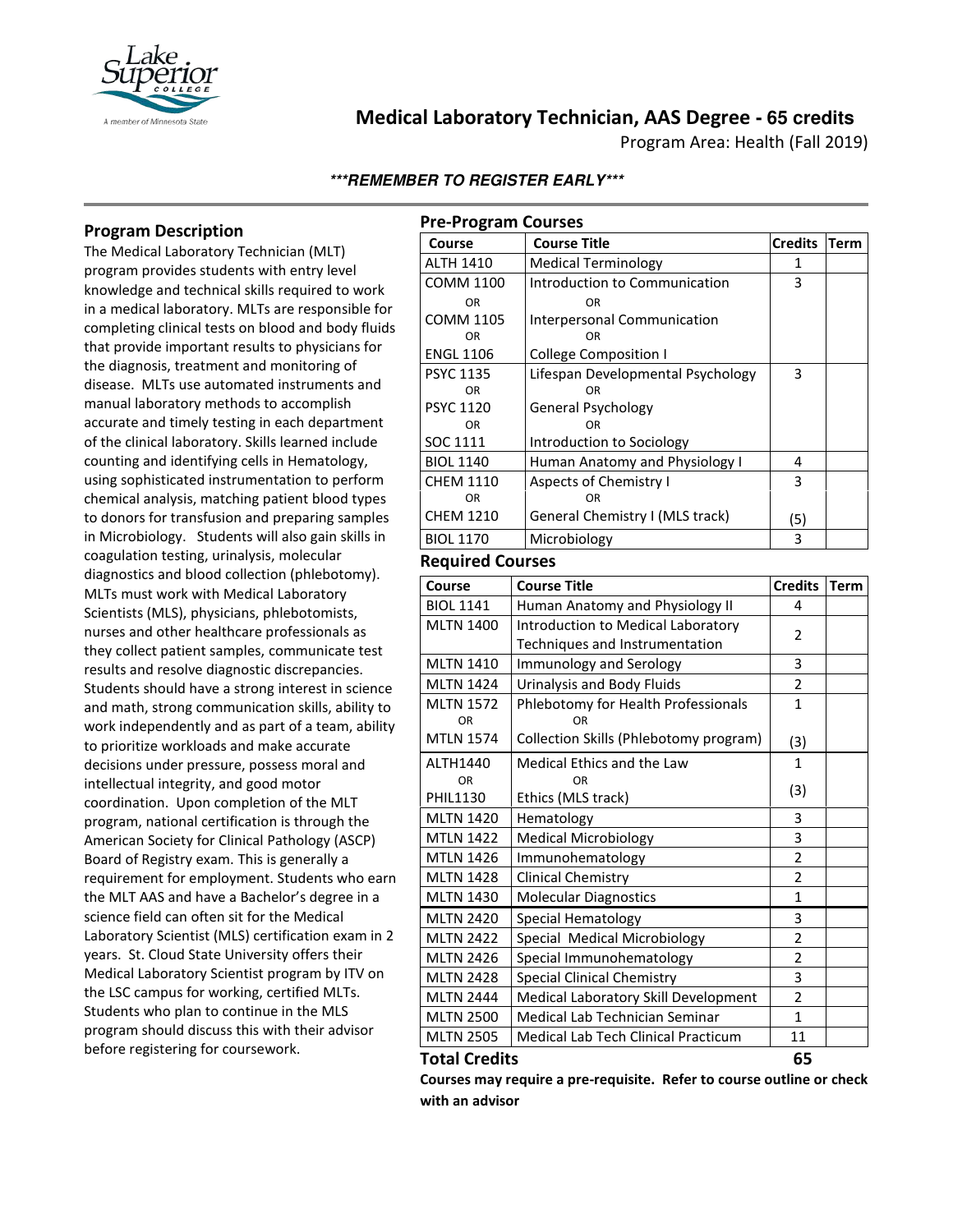

# **Medical Laboratory Technician, AAS Degree - 65 credits**

Program Area: Health (Fall 2019)

## **\*\*\*REMEMBER TO REGISTER EARLY\*\*\***

#### **Program Outcomes**

- Comply with laboratory safety and compliance procedures and policies.
- Demonstrate knowledge of principles, operations, and maintenance of laboratory equipment and instruments.
- Demonstrate organized work skills resulting in efficient time and material management and utilization.
- Employ quality assurance techniques to monitor procedures, equipment, and competency.
- Correlate laboratory findings to common disease processes.
- Demonstrate standard specimen collection and processing practices employed in medical laboratory professions.
- Model professional behaviors, ethics, and appearance.
- Identify pre-analytical, analytical, and post-analytical variables that affect test accuracy and take appropriate actions.
- Perform mathematical functions as required by laboratory procedures.
- Perform information processing functions in the clinical laboratory.
- Communicate verbally and in written format with colleagues and patients in a professional manner.
- Perform a variety of diagnostic and screening test procedures according to standard operating procedures.
- Relate basic discipline principles (hematologic, chemical, immunologic, etc.) to laboratory test procedures and test results.

*Qualified applicants should be aware that program class sizes are limited, which may delay acceptance into the program.*

*You may be required to complete additional (or less) coursework, dependent upon the results of your Computerized Placement Test (CPT) and/or previous coursework completed or certifications awarded.*

*General Education courses that are required may be taken prior to entering the program, as long as the specific prerequisites for that course have been met. Please check with your advisor. Prior to taking any MLTN courses, all preprogram courses listed must be completed with a GPA of 2.8 or better. A minimum of "C" is required in all college level courses. All program courses must be completed with a "C" or better to advance to the next semester.*

## **Pre-Program Requirements**

Successful entry into this program requires a specific level of skill in the areas of English, mathematics, and reading. Program entry will depend, in part, on meeting the prerequisites listed below.

#### **English/Reading:**

- A score of 78 or higher on the reading comprehension portion of the CPT,
- OR Completion of ENGL0955 or its equivalent transfer course or higher with a grade of "C" or better.
- If required, ENGL0955 may **not** be taken concurrently with Semester I coursework

#### **Mathematics:**

- A score of 50 or higher on the College Level Math Test,
- OR completion of MATH0470 Algebra II with a grade of "C" or better, or its equivalent transfer course or higher with a grade of "C" or better.
- If required, MATH0470 may **not** be taken concurrently with Semester I coursework.

**NOTE:** You will need a recent physical examination including current immunizations and current negative Tuberculosis (TB) screening. Current certification in American Heart Association: BLS Healthcare Provider or American Red Cross: BLS/CPR for Healthcare Providers is required before attending clinical internship (MLTN2505 and MLTN2510). ALTH1430 will satisfy this requirement. Background Study approval is required from the State of Minnesota/or Wisconsin. A national criminal background study is required by some clinical sites. Students assigned to a clinical site requiring a criminal background study will be informed of this requirement prior to the start of the clinical experience.